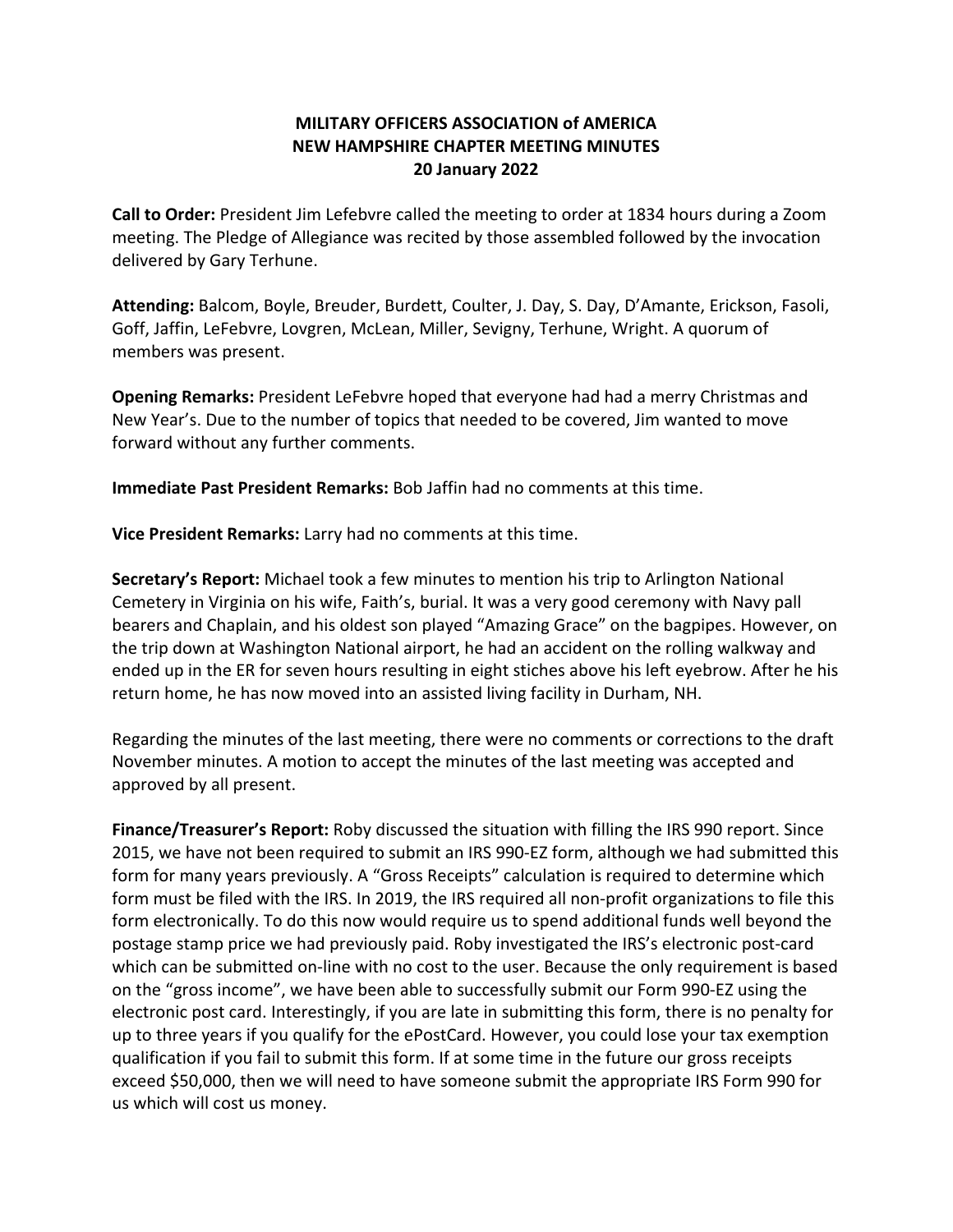Jim LeFebvre asked Roby to discuss, along with Wayne Balcom, how the transition to Dee Fasoli is progressing. Roby said that things are moving along slowly because of increased security requirements at our financial institutions. Right now, 1 February 22 appears to be a reasonable "hand‐off" time. The American Funds and the TD bank account are now in her name, but Roby will be kept on the account until we feel that the transition is complete. Wayne Balcom is on these accounts as well. We are down to the handoff of the paperwork and checks and deciding how we will mechanize this process. Wayne didn't have any further comments. He is currently out‐of‐state but will be home by 15 February.

Roby continued that this Form 990 question has not gone away, but for now we have just found a way around the issue. If, at some point in the future, our gross receipts exceed \$50,000, we will be right back in the same place again. Jim asked if Roby had ever gotten a response back from Captain Day at MOAA National, and Roby responded that she never contacted him. He felt that MOAA National had been particularly unsupportive of this issue. If we do exceed the \$50K limit in the future, there are no requirements for retroactive filings. Pete Burdett asked if there were any limits on total assets that would require us to change our filing status, and Roby responded that the only criteria is based on "gross receipts". Roby found this a bit surprising. Peter speculated that most of the other chapters are also filing the Form 990 post card form as well. Roby again responded that he was disappointed in the lack of a response from MOAA National to this question. Peter suggested that on our next visit to Washington, DC, we should make a point of visiting Captain Stone or their General Counsel, Lynch, or whoever else will listen to us. Roby said that Erin promised a response to his question on the following Monday, and that was a month ago. Jim expressed that we would have gotten better responses from MOAA National because we are probably not the only chapter asking this same question. Drew asked if we'd ever hit this \$50K limit in the future based on our revenues over the last several years. Roby said that we were over \$50K in 2015 and over \$100K in 2014. Revenues dropped off dramatically beginning in 2016 and have been below that cut‐off ever since. Our total net worth is slightly under \$500K currently. Roby again mentioned that the requirement is based totally upon gross receipts and has nothing to do with investments or investment income.

Dee Fasoli mentioned that she is also part of the MOAA Nurses Virtual Chapter as well and that in a conversation today they mentioned that at one of their leaders served as treasurer of their group and Dee thought that she would reach out and ask them what they have experienced regarding this issue.

Wayne asked whether we should follow up on this issue with a "letter of concern" and Jim said he would open the question up to the board for any feedback. He would have no problem with drafting a "letter of concern", but would it be worth the effort? Should we do this just as a matter of record or would it bring more attention to this chapter? Peter mentioned that in the past, our chapter has been the "squeaky wheel" about several things. Peter, when he was President, would "rattle the cages" when he went down to DC on several times. An example was regarding the need to make digital bank payments for dues but was told that their bank agreement wasn't allowing them to make those changes.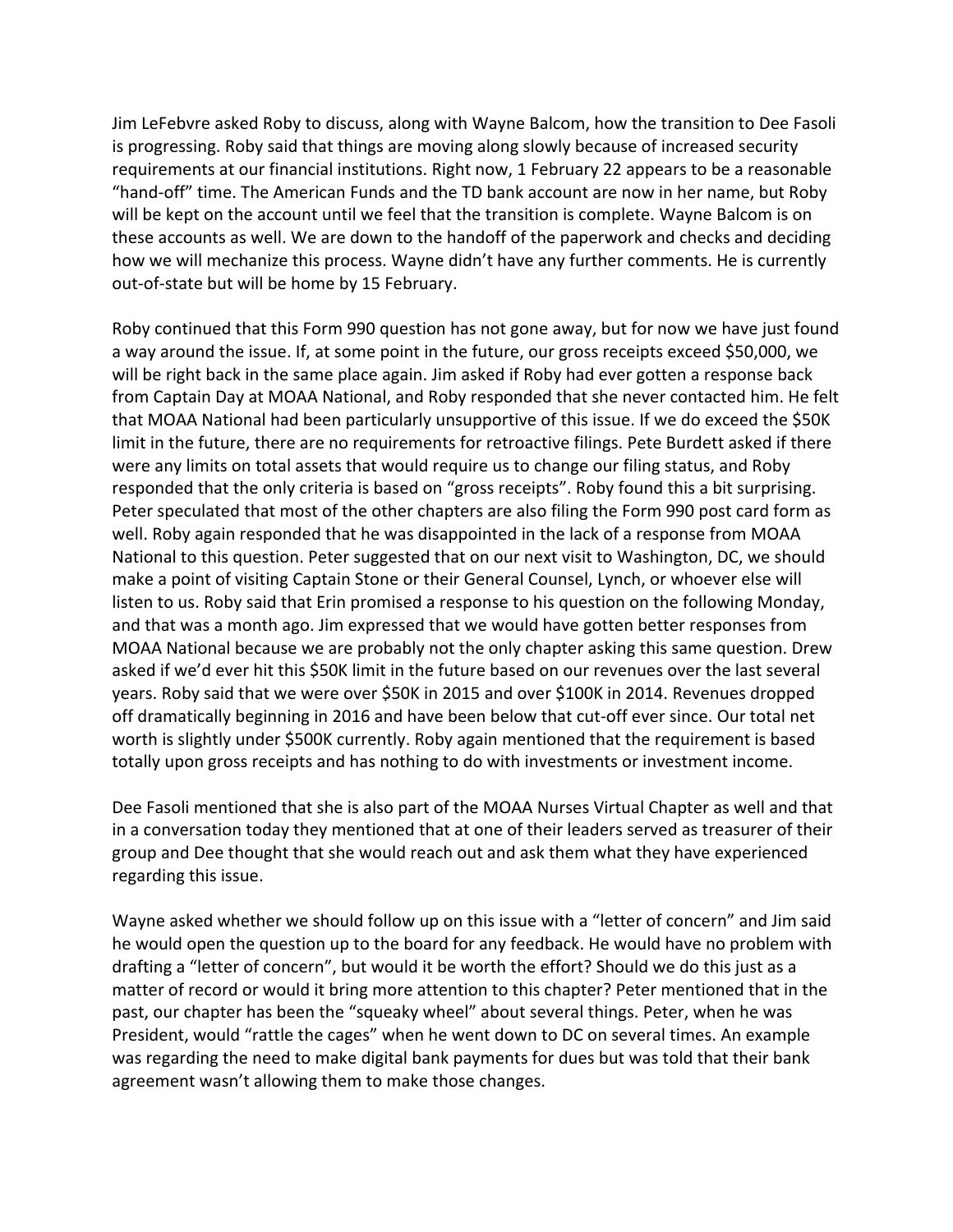Jim thanked everyone, including Bob Jaffin, who had input into this issue.

A motion to accept the emailed financial reports was made and approved by all present.

At the end of the discussion on the "Virtual Store" below, Gary Terhune came back on‐line and mentioned that he needed to have some paperwork signed regarding the Vanguard investments by Jim and Michael and all signers of the checks, meaning a total of five people who need to sign these documents (Dee, Gary, and Roby). It was recommended that these documents be sent out to all involved by US Postal Service immediately to be ready by the next board of directors meeting. The Organization Resolution does not require any signatures other than the Secretary and the President. This should technically be done whenever these officer's change. These signatures cannot be accomplished electronically. Gary will send the required documents to each member previously identified.

**Trustee of the Trust Fund:** Most of the information regarding the trust funds were covered by the treasurer's report. All investments are continuing to grow along with the general increase in market values. Peter mentioned that January may show a downturn in the markets. Hopefully by the end of the year, things will have stabilized.

## **OLD BUSINESS:**

**MOAA‐NH Virtual Store Update:** Michael McLean had previously sent out an email asking if someone could take custody of the remaining items in our virtual store. He no longer has room to store these items in his new apartment. The visors and hats have the older logo for MOAA, and none of these have been sold in the last two years. The Challenge Coins and the golf balls can still be used. He also has a projector that has only been used once that the chapter had purchased. Michael had made the podium as his contribution to the chapter. Michael suggested that we write-off the hats and the visors, as they are taking up most of the room. Gary had mentioned taking a dozen golf balls, and possibly the challenge coins and the projector, then that would help to clear out his house of any MOAA items. Michael asked Roby how we would write off the hats and visors or simply dispose of them. Someone suggested that we keep these items until our next event and hand them out as door prizes. Michael estimated he had 40‐50 of the hats and visors. Peter suggested we use them as center pieces at the tables for people to take home. Peter suggested that Gerry Boyle take possession of those items in the interim. This transfer could possibly be arranged at the next meeting in March. This would include the challenge coins, golf balls, and the projector. Bob Jaffin volunteered to pick up these items sometime in the next two weeks. Michael will take the virtual store off the webpage.

**Granite Slate Update:** Marie has agreed to do the next edition of the Granite Slate. Jim Lefebvre's wife has agreed to do the two remaining editions for 2022. She will be unable to continue doing this after the last issue this year. Jim suggested again doing a blast email to include spouses in trying to find someone to pick up this task in the future. Sharon agreed that spouses would be a great resource for accomplishing this. A question was asked about the time involvement to do this, but Marie was not present at this meeting. Jim will try to call her and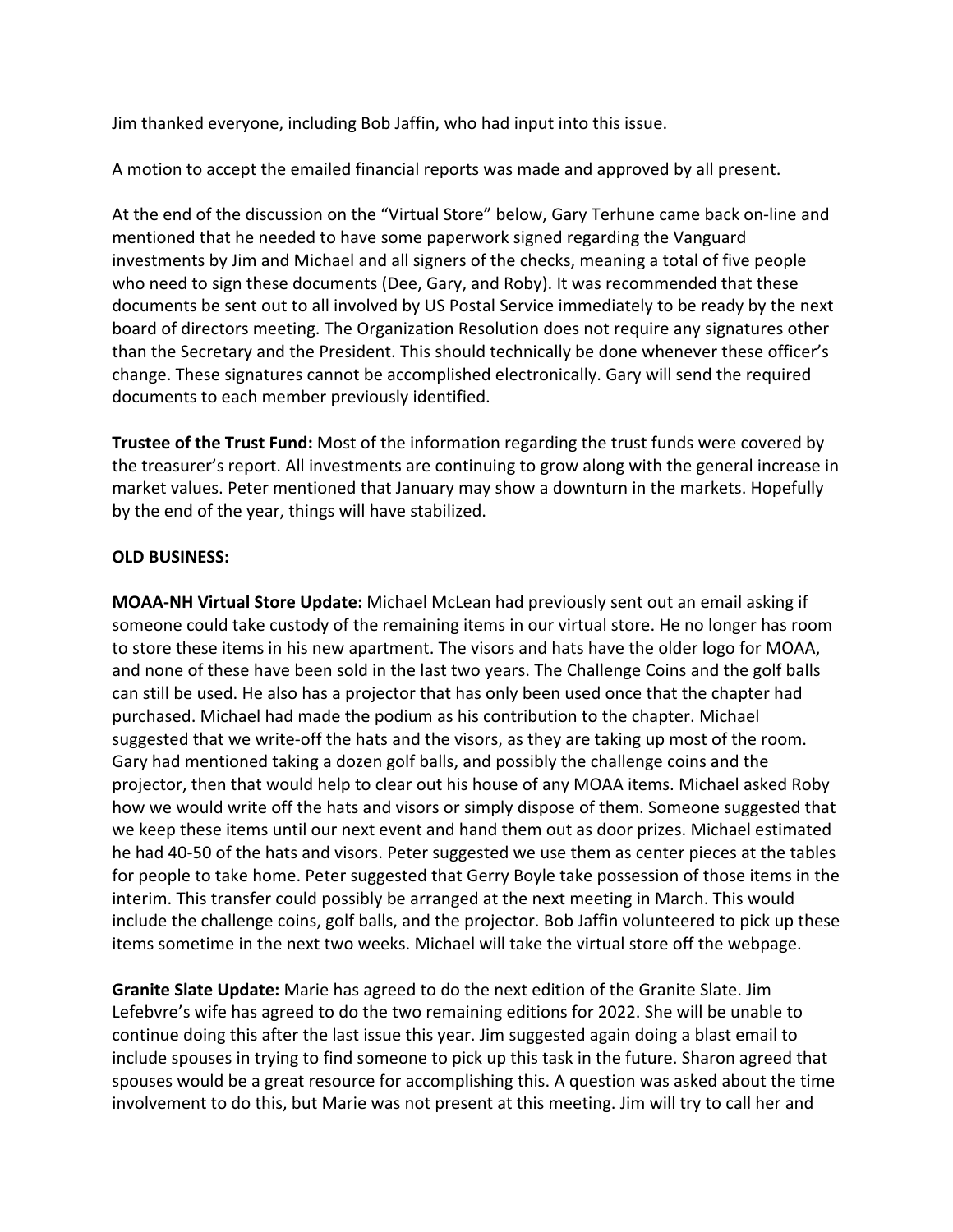obtain that information. Sharon said that Marie has asked for stories and articles in the past but has not received very many. The President could assign some assignments to members if needed. Drew volunteered to send Marie his recently published article from the Union Leader for consideration. Michael also mentioned that national sends out criteria for submitting news articles for the annual communications award. There is a list of certain things we are supposed to include in our newsletters to be considered for a "Five Star" newsletter. It was asked if we could use some of the material from the national magazine, but Michael that that much of that material is outdated and not necessarily relevant to our members.

**Other BOD Vacancies:** Ric **Erikson** and Sharon were present. Currently, we have no vacancies. Ric will fill the only vacancy until November 2022. The President then administered the oath of office to Ric.

**Blast E‐mail (Granite Slate):** Geoff Corson was not present at this meeting.

**2022 Events Discussion (Plymouth et al):** The next event will be a luncheon at the Common Man Inn in Plymouth in April. We have the option of the 23<sup>rd</sup> or 30<sup>th</sup> of April. Of the three meal options, Gerry suggested that we go with the haddock, chicken, and a vegetarian meal and includes a salad, drink, and dessert. There will be a \$350 room charge and \$18 for the meal. Gerry suggested charging about \$25/meal. There is one speaker who has been "locked in" to come at some point, and that is the NH Drug Czar, Dave Mara, former Manchester Police Chief, before becoming the Governor's drug czar about three years ago. He would speak about the NH drug crisis, which isn't often discussed, but the situation is worse than ever. However, Gerry is also trying to get General Joe Dunford to come to the April meeting. General Dunford is the most recent retired Chairman of the Joint Chiefs, and who lives in Quincy, MA. He has agreed to come up here to one of our events, and Gerry is trying to see if he'll come to the April meeting. Although he would make an excellent speaker for the annual meeting, due to his calendar, it would be better to have him sooner than later. Hopefully the Covid situation will have eased by then and he would be a big draw for this event. Gerry wanted to nail down the actual date of the April luncheon and other possible events for this year. Jim wanted to do something in the North Conway area in June or July at the White Mountain hotel. This could be combined with an overnight stay and a golfing event which has been done in the past. Roby mentioned that we also are committed with the Portsmouth NSY for the 1<sup>st</sup> week in August for the clambake. After some further discussion, it was agreed to proceed with April 23<sup>rd</sup> for the next luncheon. Gerry reminded everyone that dates in June might interfere with local graduations, sporting events, playoffs, etc. It was further decided to look at 11 June for another event given these considerations. Jim also mentioned that he is still working with the Fisher Cats for another event, but this hasn't progressed very far due to a current baseball strike. We also need to lock in a date for September or early October, which we usually hold in the western part of the state. Michael again recommended that we should be shooting for the early part of September due to the annual meeting being on 5 November. Peter asked Gerry to avoid the 24<sup>th</sup> of September as this was the 25<sup>th</sup> anniversary of the NH Veterans Cemetery and there will be a ceremony on that date at 1000 hours. Roby mentioned that in a September in the past, we held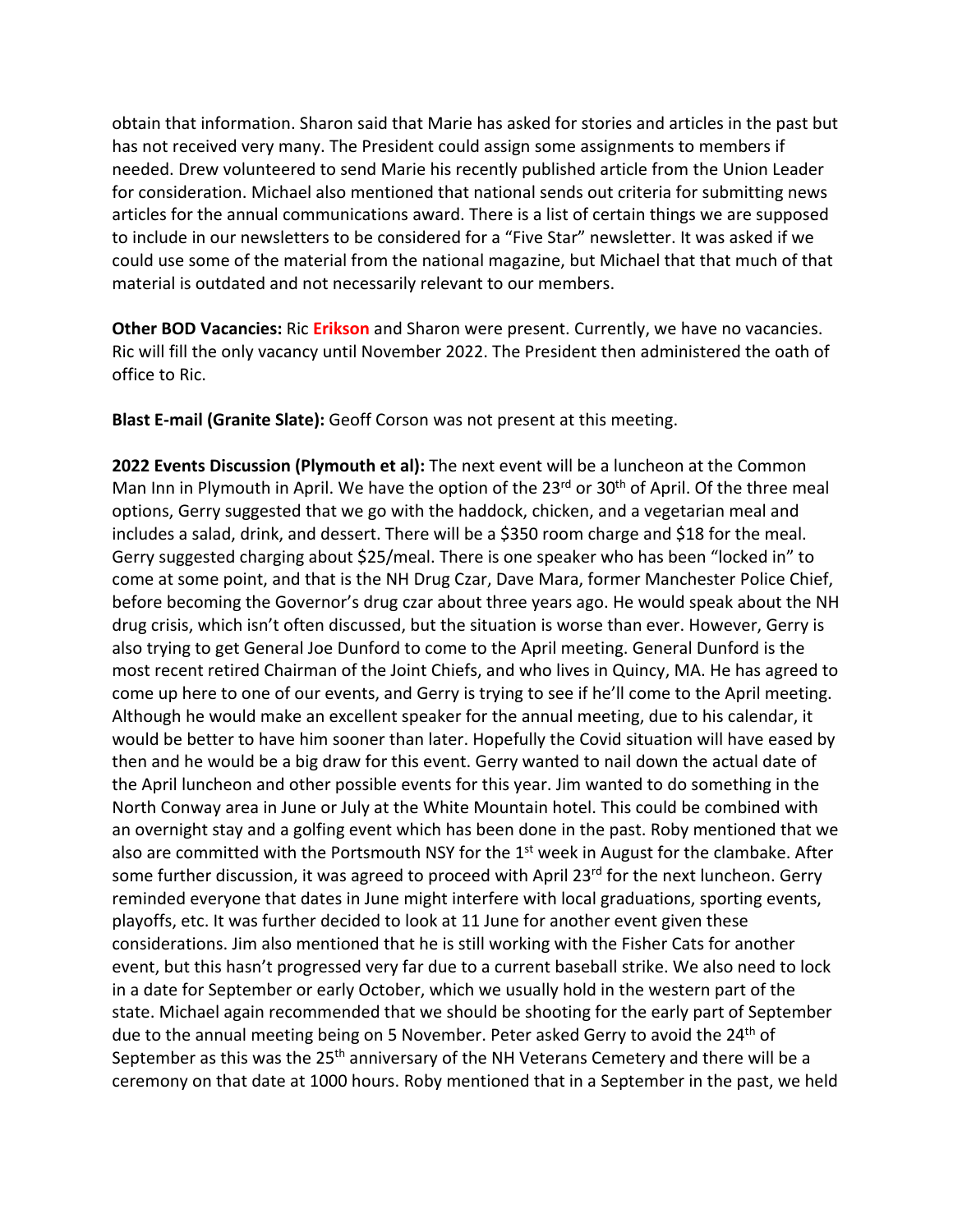an event in Claremont at the Common Man. This could be further discussed at the March meeting. Everyone concurred.

Pete Burdett**e** and Ray D'Amante also mentioned that Dean Kamen would be an excellent candidate for the next Granite State Warrior award next January. Everyone agreed that this would be an excellent suggestion due to the work he has done for the military regarding artificial limbs, wheelchairs, obtaining PPE for the state, etc. Ray mentioned that he had been sponsoring the charity event at this house for the last 20 years. Peter mentioned that the Veterans Count program had purchased six robot wheelchairs, of which one has already been promised to a disabled veteran. Peter asked that if anyone knew of someone who would benefit from one of these chairs (a \$30‐40K value), please let us know. Ray will try to make a connection with Dean for this award.

## **NEW BUSINESS:** None.

## **STANDING COMMITTEE REPORTS**

**Government Relations (National/State/SVAC/MLT/Vets Count):** Peter Burdett said that the last SVAC meeting was on the  $7<sup>th</sup>$  of December and the 4th of January but there wasn't much of significance to report. There was a discussion of homeless veterans and were informed that the new head of NH Housing Committee is an Army veteran, Robert Dapice. Michael can check if he is a member, but he was a Dartmouth College graduate and served in Iraq. If not a member, we should get him to join and consider him for a speaker in the future.

There have been a lot of bills filed that have been reviewed. Some can be supported, others not. Peter can go over the details of the listed bills on a separate phone call if necessary.

Jim LeFebvre mentioned that he had a conversation on the phone with Bill Luti about attending the SVAC meetings. Bill might be an excellent candidate to eventually replace Peter on this committee at some point in the future. Michael will send Jim some letterhead stationery to make a formal recommendation of Bill to the Chair of the SVAC to become a secondary member to Peter. There is no formal limit to the SVAC meeting attendance. Jim asked if there were any volunteers for becoming a third member. There were no volunteers.

The next meeting of the SVAC will be 1 February 22 at the NH NG Pembroke Military Training reservation, both in‐person and on‐line.

**Personal Affairs:** This position is still vacant. Jim continues to work this issue.

**Membership:** Since the November meeting, we have had three new members, one deceased member, plus one with spouse, and zero dropped members for a current total of 593 current members. Michael mailed out 247 dues letters last week of which 24 were for 2020 which means this was their last chance to become paid‐up. There were 223 letters for this year's dues.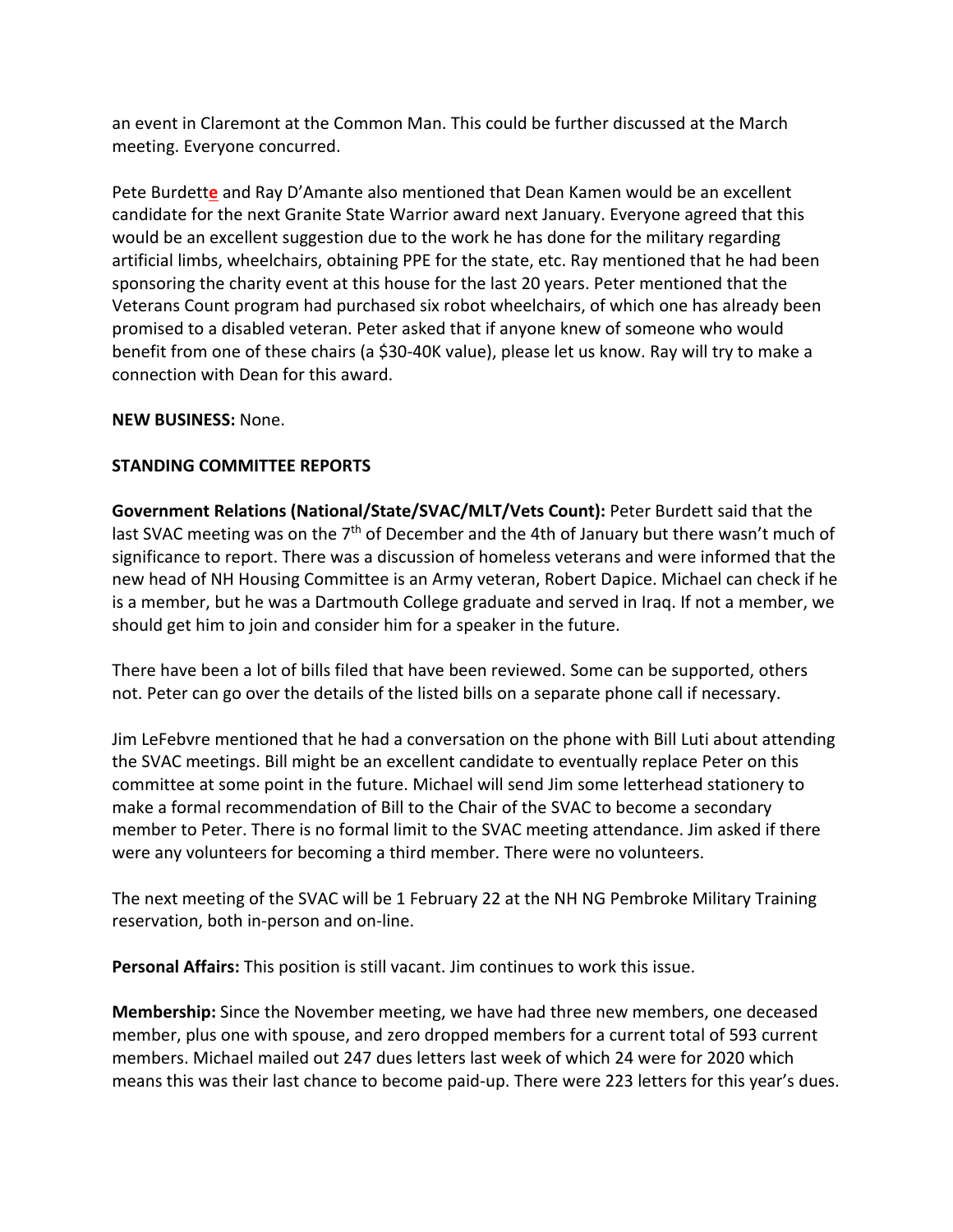Michael is already getting some responses from members who want to pay their dues online and he gets an email that confirms when they have paid online.

**Recruiting:** This position is currently vacant due to the resignation of Jim Spotts. Michael mentioned that he had sent out 10 recruiting letters in December and January and we had one new member join.

**Programs:** Gerry had no additional information on programs.

**Website:** The web page has still gotten very few "hits" for the last several months. There were only seven "hits" in November, and two "hits" in December. Michael did submit our website for MOAA's Communications award on 15 January. He doesn't expect any results back for 2‐3 months.

**Travel Program:** Neither Tony Burdo nor Tom Kyle was able to attend this meeting. Michael did not get anything in the mail on this program.

**Scholarship Loan Program:** Wayne Balcom reminded the membership that at the November meeting it was decided to do away with the Loan program and convert it into a scholarship program. There was about \$47‐48,000 available for distribution from payments and investments plus about \$17,000 in the checking account. There are currently ten students receiving funds, and we disbursed \$16,000 for this last semester. There are currently nineteen paying back their loans. Wayne went back with Joe DiChiaro, Pete Burdette, and Larry Miller to determine how these funds should be disbursed in the future. The original recommendation was to give each applicant \$2000 to each of the nineteen students, but Joe recommended giving more money to those with larger loan amounts. The President stated that his preference would be for the scholarship committee make a formal proposal to the BOD on how to disburse these funds. Wayne replied that the recommendation from November was for the \$2000/student across the board. This was easier than trying to arrive at a unique value for each student. Since Joe DiChiaro has essentially dropped off the committee, only three members remain. Wayne inquired if anyone else wished to join the committee. Jim again requested that a final recommendation be submitted to the entire BOD at the next meeting for a vote.

**Granite State Warriors Award:** Ray D'Amante was asked if there were any other nominees other than Dean Kamen for this award at this time. The only issue will be his time commitments and he has canceled the eve**r**ts at his house for the last 2‐3 years. Ray asked that if there were any other potential candidates, please let him know. Ray also mentioned that it would be nice if he were selected for him to bring one of his robotic wheelchairs to the luncheon for a demonstration.

## **SPECIAL COMMITTEE REPORTS:**

**Nominations – Directors:** There are no nominations required at this time.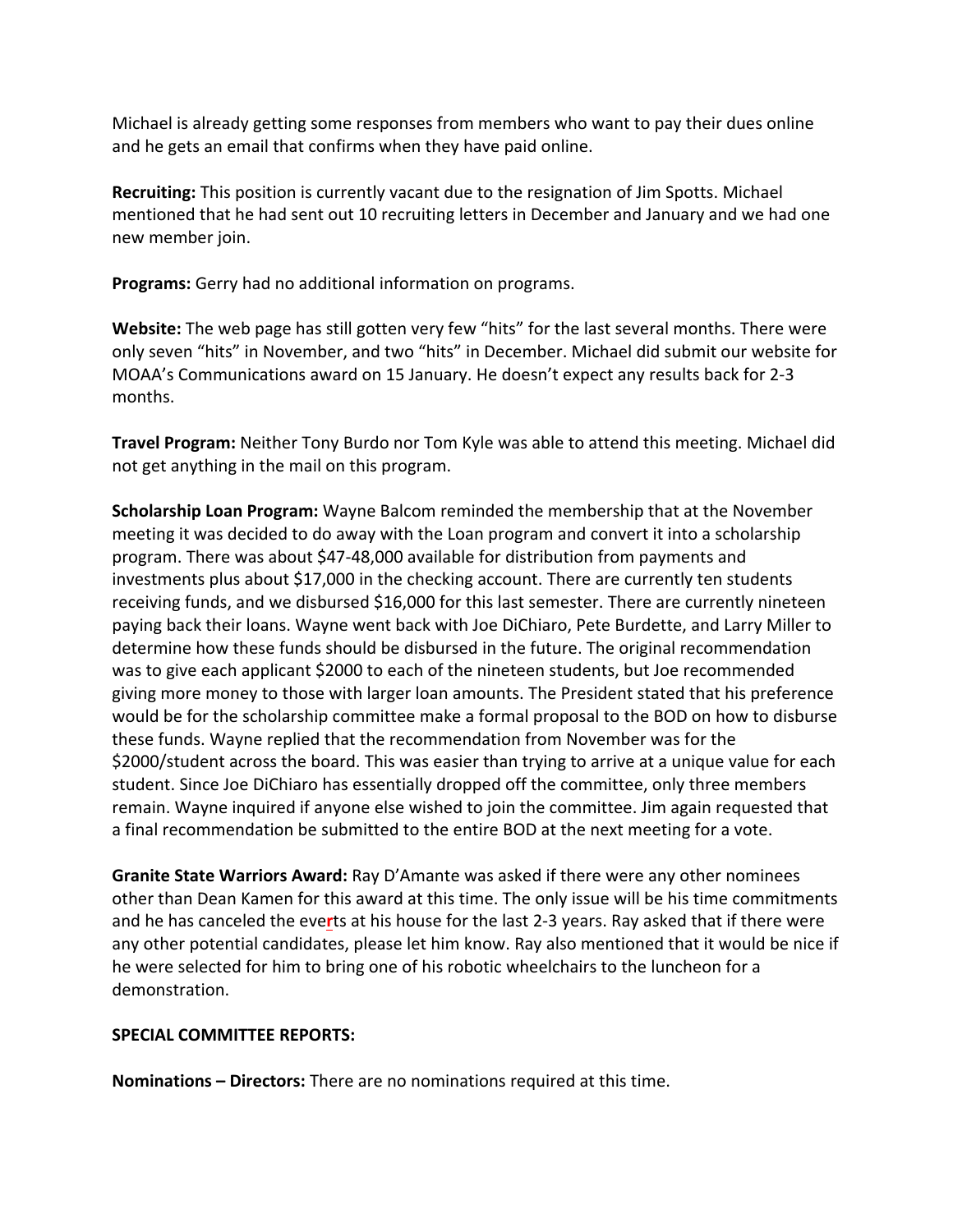**Nominations – Officers:** No nominations currently required.

**Granite Slate Newsletter:** See previous discussion earlier in the minutes.

**Web Communications:** Jennifer didn't have anything new to add.

**SUD/JMTF Committee:** There have been no meetings of the Task Forces or the Chairs meeting in December and nothing is currently planned for 2022. On 30 December, Drew was on a 90‐ minute Zoom meeting with SFC Rick Frost and Amy Cook to discuss revisions of the JMTF goals for this year including updates to the one‐page flyer. Drew was tasked to find out what the current number of veterans were enrolled in each of the VA Medical Centers in Vermont and NH. There are currently 29,148 veterans enrolled at the Manchester VAMC, an increase of 8.46% over FY 20 and the highest enrollment since 2014. The White River Junction VA in Vermont serves the four western counties in NH and has 27,454 veterans enrolled.

**Blast Email:** No report from Geoff Corson.

## **LIAISONS**

**ESGR:** Peter Burdett said that there was nothing new to report.

**Transition Assistance:** Jim LeFebvre had nothing to report.

**Manchester VAMC:** Bernie Satterfield was not present but submitted and extensive email with minutes of the meeting and two editorials from newspapers.

**Martin's Point Liaison:** No report from Bob Jaffin.

**Surviving Spouse Liaison:** Gwen sent an email that she had only one death to report this reporting period.

**Miscellaneous Item:** The president mentioned that Michael McLean sent out a memo to the Chapter leadership team for 2021‐2022 listing everyone and when their term expires, email, and their collateral duties. If you want a copy, please contact Michael directly. There may be some differences of opinion between Michael and Sharon that will need to be resolved at some time in the future.

**Next Board Meeting:** Tentatively scheduled for Thursday, 10 March 2022. This will be a face‐to‐ face meeting. Jim will also check with the Red Blazer regarding the possibility of meeting there again but realizing that at some point we would need to pay a room charge. Jim mentioned that he had tried the Common Man in Concord which would waive the room charge once per year, but their meal charges were very high. There was some dissatisfaction with the Golden Corral in Manchester. Michael mentioned that the Red Blazer had previously been very good to the Chapter prior to Covid, but since the pandemic began, it appeared that they have been trying to